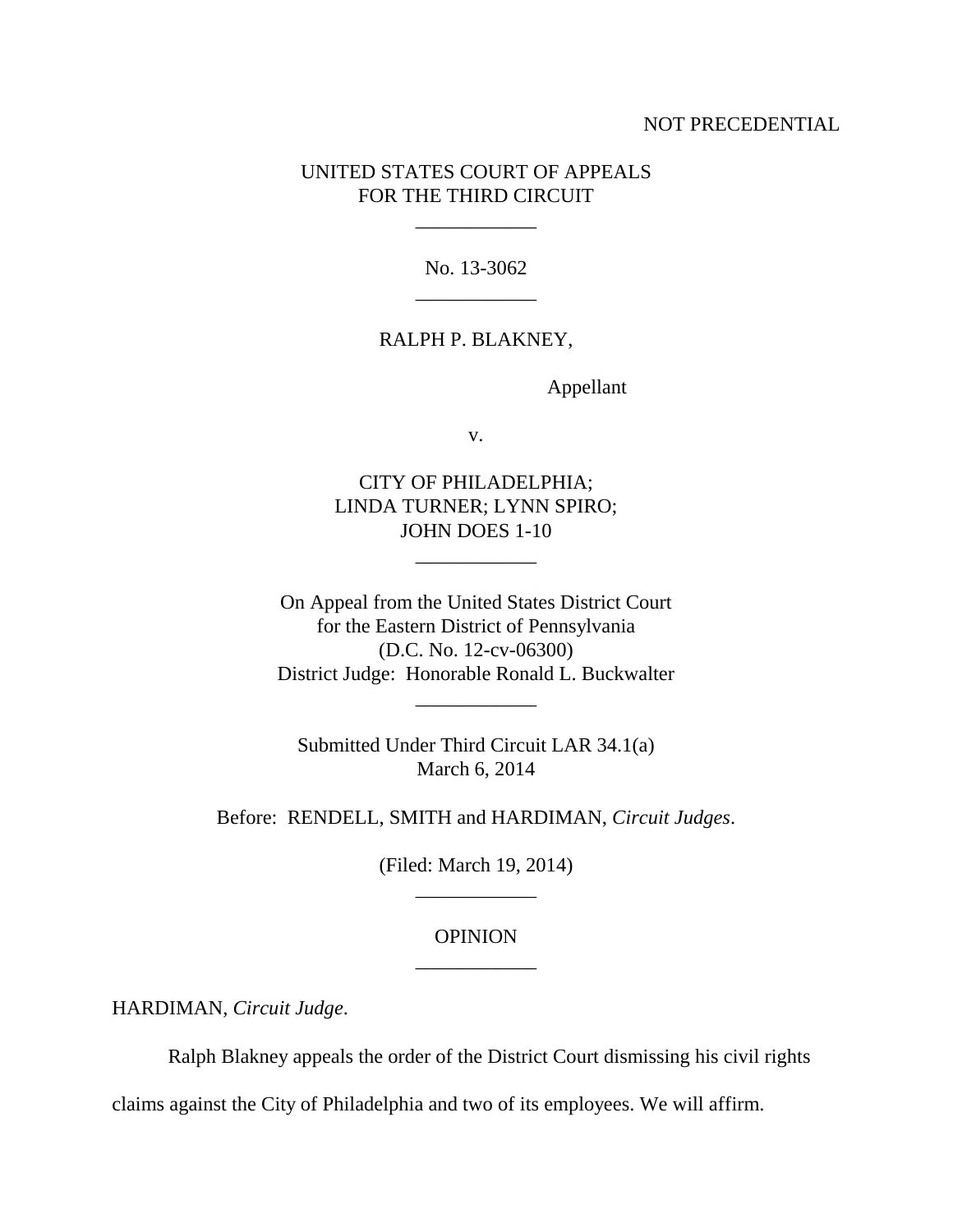Because we write for the parties, we recount only the essential facts of this case. Appellant Blakney, an African-American male, was hired by the City of Philadelphia in July 1988 as Director of the Older Adult Center in the City's Parks and Recreation Department.

Almost twenty years later, Blakney filed a complaint with the Equal Employment Opportunity Commission (EEOC) alleging race discrimination.[1](#page-1-0) After receiving a rightto-sue letter Blakney sued the City of Philadelphia, along with his supervisor, Linda Spiro, and the Director of Human Resources for the Parks and Recreation Department, Lynn Turner (collectively, "City Defendants"). *See Blakney v. City of Phila.*, No. 10- 4237, 2011 WL 4402962 (E.D. Pa. Sept. 22, 2011) (Prior Action).

In January 2011, while that litigation was pending, Blakney voluntarily resigned from his position to care for his terminally ill mother. Consistent with the Family and Medical Leave Act (FMLA), he provided the City with formal documentation showing that his mother was ill and that he assisted her. *See* 29 C.F.R. § 825.306. On September 22, 2011, the District Court granted summary judgment for the City, Turner, and Spiro in

I

<span id="page-1-0"></span><sup>&</sup>lt;sup>1</sup> Blakney's complaint alleged he was discriminated against when, after taking leave to serve as a political appointee, he was restored to his position as Older Adult Center Director but denied a choice between two locations. He also alleged he was denied the opportunity to interview for the Recreation Program Director position.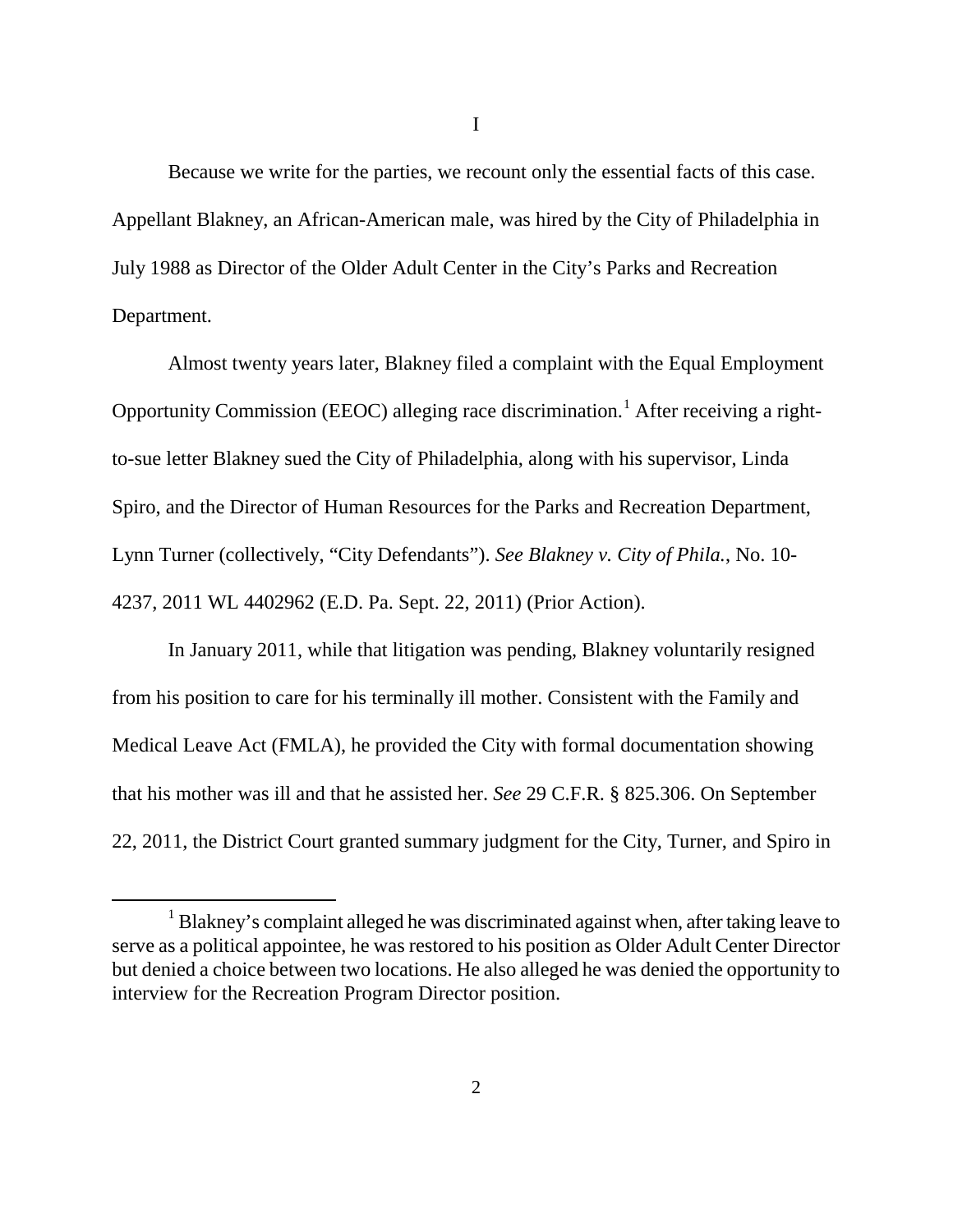the Prior Action. Four days later, Blakney hand-delivered a letter to the City's Human Resources Department demanding reinstatement to his prior position or to any available position. Although Blakney watched as the letter was faxed to Director Turner, the City filled the position and Blakney never received a response to his letter.

On October 11, 2011, Blakney filed a notice of appeal in the Prior Action. Two months later, he hand-delivered a second letter to the City's Human Resources Department asking for a list of positions to which he could be reinstated. Again, Blakney watched as the letter was faxed to Director Turner, but received no response. On February 8, 2012, Blakney filed a complaint with the EEOC, this time alleging retaliation under Title VII and the Pennsylvania Human Relations Act (PHRA).<sup>[2](#page-2-0)</sup> The EEOC granted Blakney a right-to-sue notice and he brought suit on November 8, 2012 in the District Court, alleging retaliation in violation of Title VII and the PHRA. He sought relief against the City under 42 U.S.C. § 1983. Additionally, he sought relief against Turner and Spiro, whom he alleged were "the appointing authorized officials of the Parks and Recreation Department responsible for approving Plaintiff's reinstatement requests," under 42 U.S.C. § 1981. The City, Turner, and Spiro filed a motion to dismiss Blakney's amended complaint, which the District Court granted. Blakney timely appealed.

<span id="page-2-0"></span> $2$  Two days later, Blakney voluntarily withdrew his appeal in the Prior Action.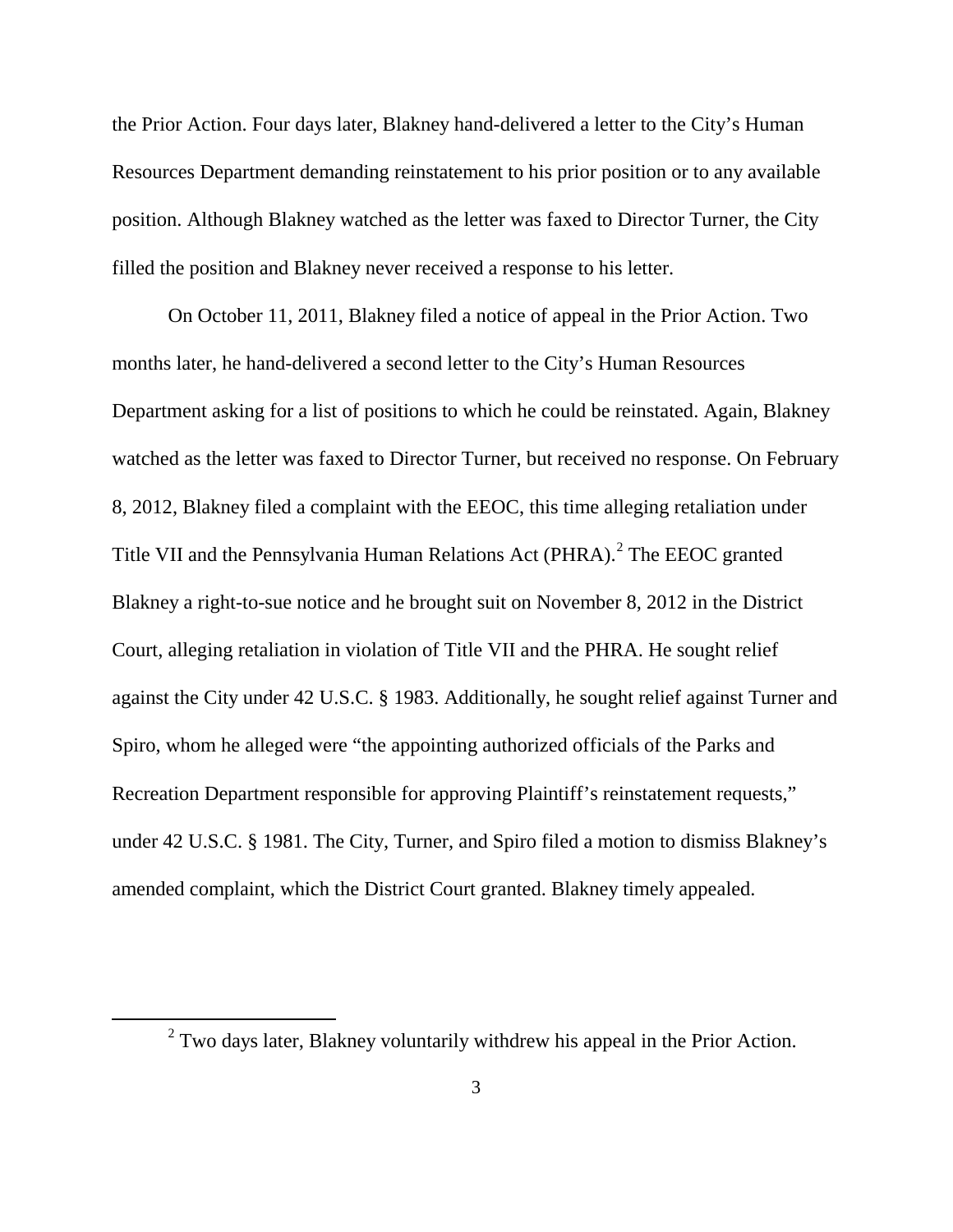We exercise plenary review over the District Court's decision to grant a motion to dismiss. *Anspach v. City of Phila.*, 503 F.3d 256, 260 (3d Cir. 2007). In doing so, we presume the complaint's well-pleaded facts to be true and view them in the light most favorable to the non-moving party. *Phillips v. Cnty. of Allegheny*, 515 F.3d 224, 233 (3d Cir. 2008). To survive a motion to dismiss, Plaintiff must allege sufficient facts, which, taken as true, state a plausible claim to relief. *Ashcroft v. Iqbal*, 556 U.S. 662, 678 (2009) (quoting *Bell Atl. Corp. v. Twombly*, 550 U.S. 544, 570 (2007)).

Blakney alleges unlawful retaliation under Title VII and the PHRA.<sup>[4](#page-3-0)</sup> Title VII prohibits employers from discriminating against "any individual . . . because he has opposed any . . . unlawful employment practice" under Title VII, or because he has "made a charge, testified, assisted, or participated in any manner in an investigation, proceeding, or hearing" pursuant to Title VII. 42 U.S.C. § 2000e–3(a). To establish a prima facie case of retaliation, plaintiff must show (1) he engaged in activity protected by Title VII; (2) the employer took an adverse employment action against him; and (3) there was a causal connection between the participation in the protected activity and the adverse employment action. *Moore v. City of Phila.*, 461 F.3d 331, 340–41 (3d Cir. 2006).

<span id="page-3-0"></span><sup>&</sup>lt;sup>3</sup> The District Court had jurisdiction under 28 U.S.C. § 1331. We have jurisdiction under 28 U.S.C. § 1291.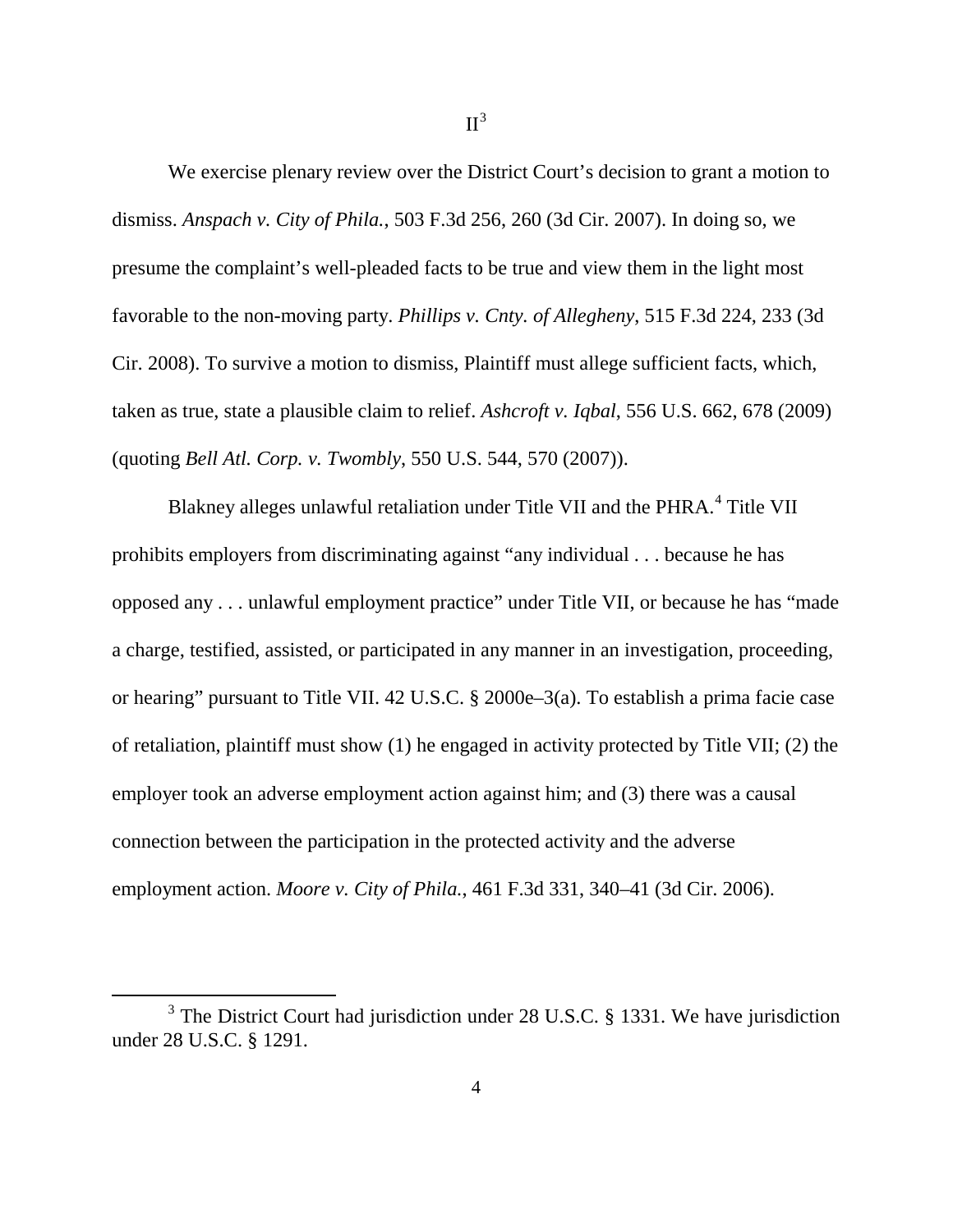The parties agree that Blakney established the first two elements of his prima facie case: he engaged in protected activity under Title VII, having brought a race discrimination complaint against the Parks and Recreation Department, whose failure to rehire him constituted an adverse employment action. Accordingly, the sole question on appeal is whether the District Court erred when it held that Blakney failed to plead the third element of his prima facie retaliation case: causation.

To satisfy the third prong, Blakney "must establish that his . . . protected activity was a but-for cause of the alleged adverse action by the employer." *Univ. of Texas Sw. Med. Ctr. v. Nassar*, 133 S. Ct. 2517, 2534 (2013). We have previously held that "temporal proximity between the employee's protected activity and the alleged retaliatory action may satisfy the causal link element of a prima facie retaliation claim, at least where the timing is 'unusually suggestive of retaliatory motive.'" *Shaner v. Synthes*, 204 F.3d 494, 505 (3d Cir. 2000) (internal citation omitted). "[T]he mere fact that adverse employer action occurs after a complaint will ordinarily be insufficient to satisfy the plaintiff's burden of demonstrating a causal link between the two events." *Robinson v. City of Pittsburgh*, 120 F.3d 1286, 1302 (3d Cir. 1997).

We have found that a temporal proximity of two days is unusually suggestive of causation, *see Jalil v. Avdel Corp.*, 873 F.2d 701, 708 (3d Cir. 1989) (reversing summary

 $\overline{4}$ <sup>4</sup> Because the analysis for adjudicating a retaliation claim under the PHRA is identical to a Title VII inquiry, we need not address Blakney's PHRA claim separately. *Goosby v. Johnson & Johnson Med., Inc.*, 228 F.3d 313, 317 n.3 (3d Cir. 2000).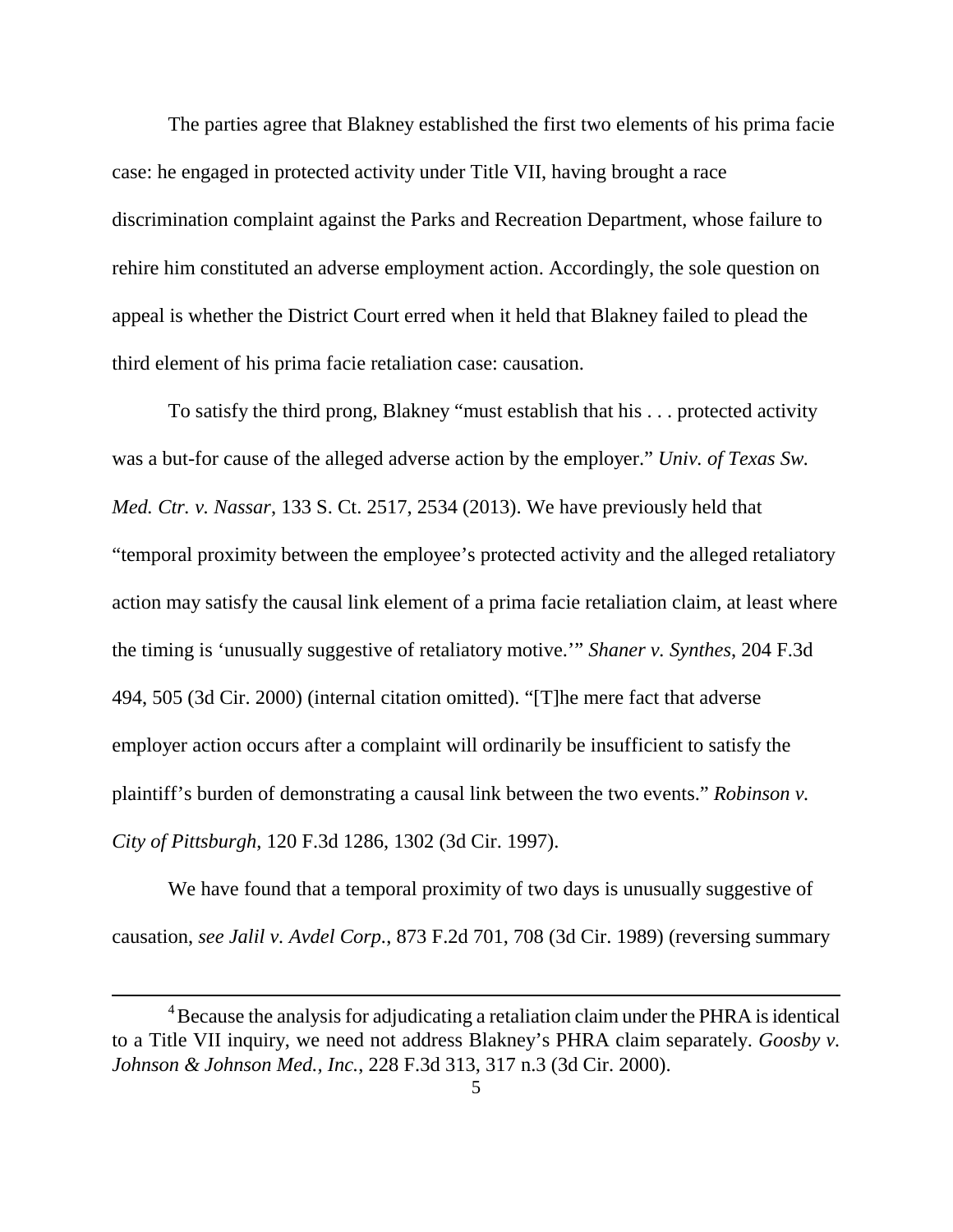judgment for the defendant when plaintiff was fired two days after his employer received notice of his EEOC complaint), but have held that a temporal proximity greater than ten days requires supplementary evidence of retaliatory motive, *see Farrell v. Planters Lifesavers Co.*, 206 F.3d 271, 280 (3d Cir. 2000) (finding that "where the temporal proximity is not so close as to be unduly suggestive," the appropriate test is "timing plus other evidence"); *see also Williams v. Phila. Hous. Auth. Police Dep't*, 380 F.3d 751, 760 (3d Cir. 2004) (two months is not unusually suggestive); *LeBoon v. Lancaster Jewish Cmty. Ctr. Ass'n*, 503 F.3d 217, 233 (3d Cir. 2007) (three months is not unusually suggestive).

We measure temporal proximity from the date on which the litigant first files a complaint. *See Jalil*, 873 F.2d at 703. Here, Blakney filed an EEOC complaint in 2008 and sued in federal court in 2010. He voluntarily resigned in January 2011 and first sought reinstatement in September 2011—four days after summary judgment was entered against him in the Prior Action. He sought reinstatement a second time in December 2011. Thus, the period between the filing of the EEOC complaint and the City's failure to reinstate Blakney spans three years, which falls well short of the "unduly suggestive" mark. *See Cardenas v. Massey*, 269 F.3d 251, 264 (3d Cir. 2001) (finding that protected activity that extended "over a substantial period of time" is "insufficient to establish causation").

Because the temporal proximity here is not sufficiently close to imply direct

6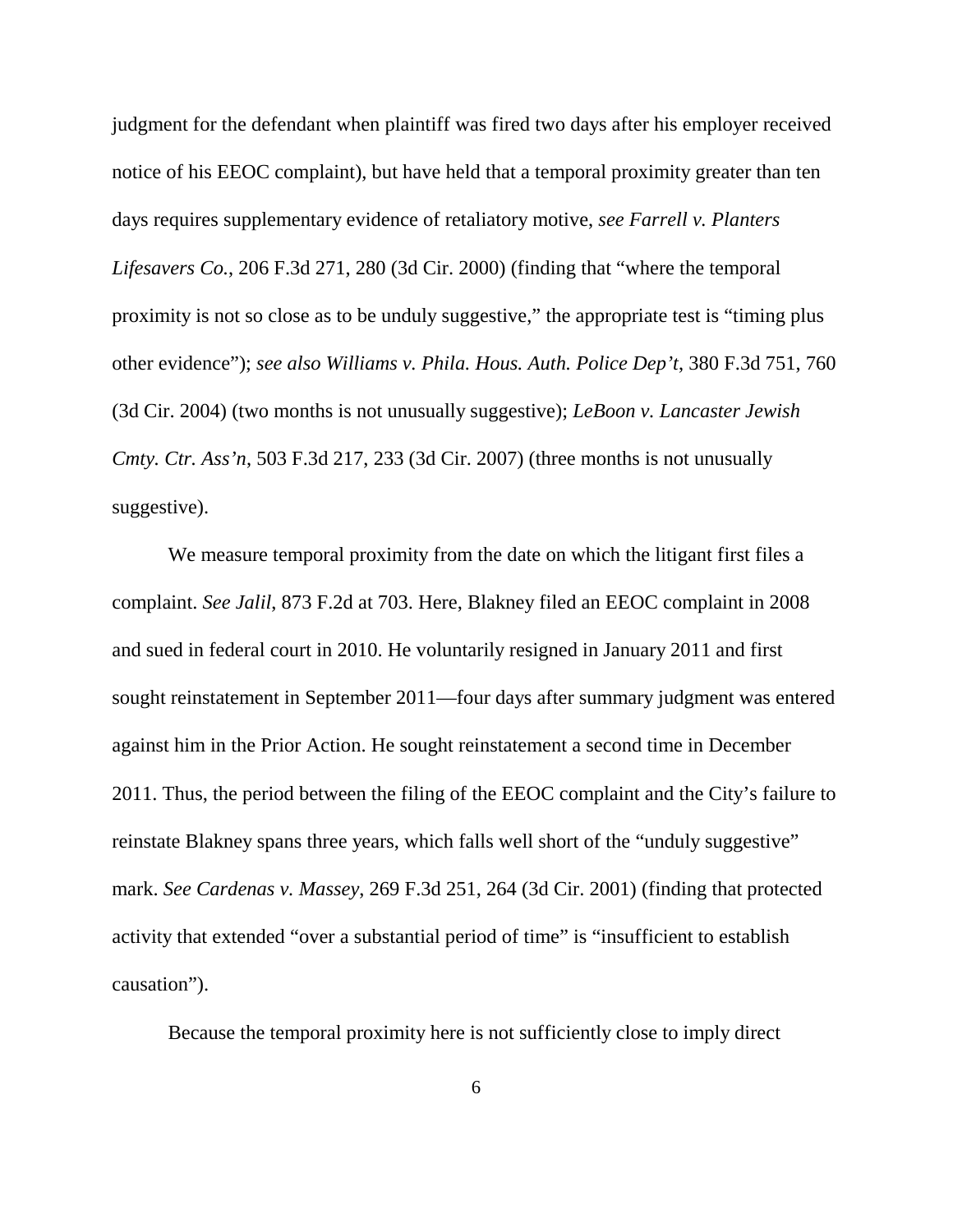causation, we apply the "timing plus other evidence" test to determine whether other pleaded facts suggest retaliatory motive. *Farrell*, 206 F.3d at 280. We have held that such "other evidence" may include, but is not limited to, a "pattern of antagonism" subjecting plaintiff to a "constant barrage of written and verbal warnings and . . . disciplinary actions, all of which occurred soon after plaintiff's initial complaints." *Robinson v. Se. Pa. Transp. Auth.*, 982 F.2d 892, 894 (3d Cir. 1993). Absent direct evidence of antagonism, circumstantial evidence may be used to support an inference of antagonism. For example, "a plaintiff may establish the connection by showing that the employer gave inconsistent reasons for terminating the employee." *Farrell*, 206 F.3d at 280-81.

Our review of the record leads us to conclude that Blakney did not plead facts showing that he was subject to retaliatory conduct during the period between his EEOC claim in 2008 and his voluntary resignation in 2011. After he resigned, the only negative conduct Blakney experienced at the hand of the Parks and Recreation Department was passive at best—they ignored his reinstatement requests. Other than two trips to handdeliver letters demanding reinstatement, Blakney pleaded no contact with the Department after his resignation.

Nevertheless, Blakney claims we should infer antagonism from the City's response to his reinstatement demands, which he bases on (1) the "absolute silent treatment" he received upon delivering his letters, (2) the fact that City Defendants "quickly filled" his position after he sought reinstatement, and (3) City Defendants' failure to reinstate him

7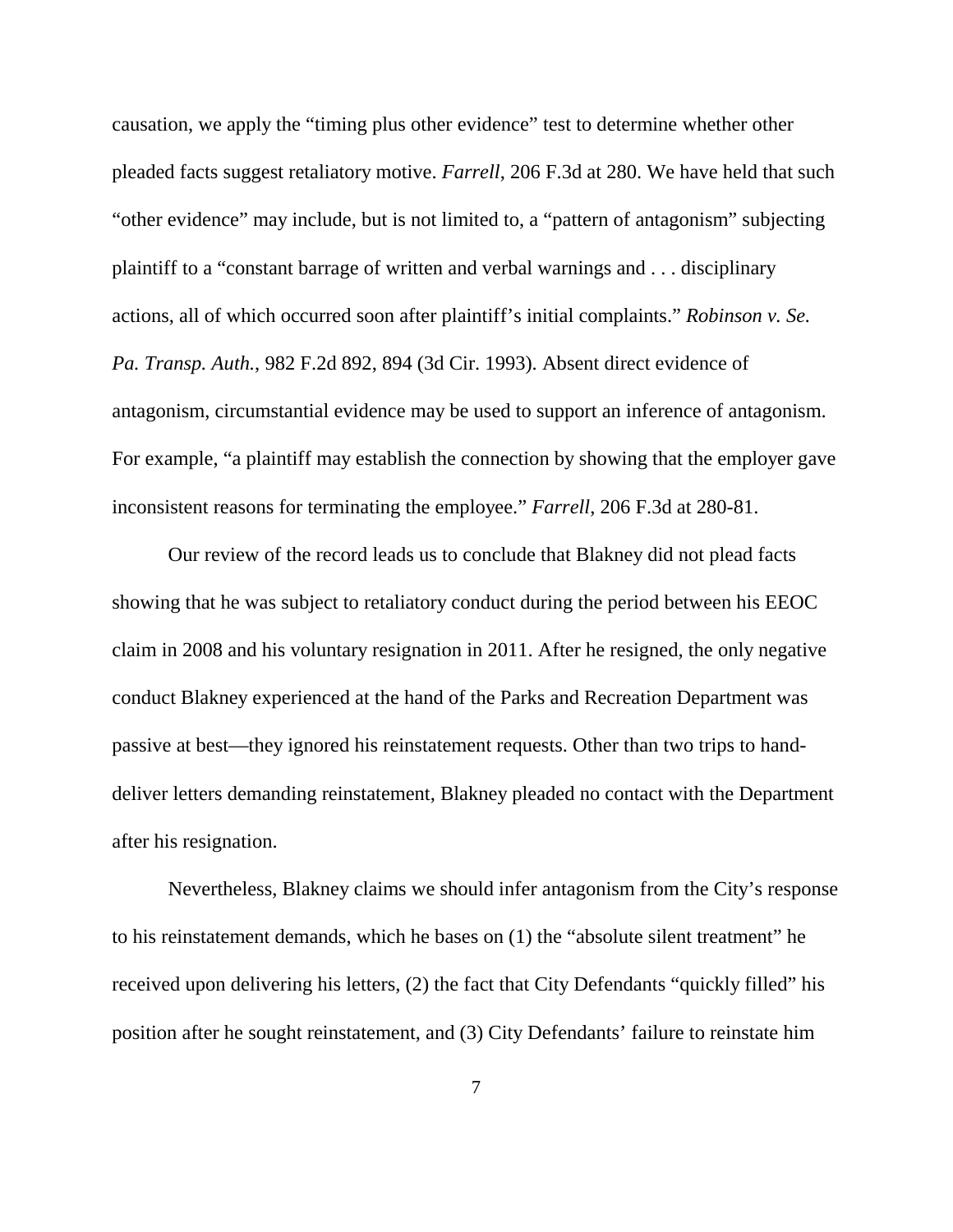when, he claims, he was entitled to reinstatement pursuant to Civil Service Regulation 15.031. We disagree.

The City's decisions to ignore Blakney's reinstatement requests and fill the position with another employee were neutral acts that do not create an inference of antagonism. Moreover, Blakney's claim that he was entitled to reinstatement under Civil Service Regulation 15.031 is belied by the text of the regulation itself:

An employee who has resigned in good standing *may* be reinstated within one year to any position in the City service in the same class, in a comparable class, or in a lower class in the same or comparable series of classes having substantially the same qualification requirements, skills or aptitudes *if such reinstatement is approved by the Director and by the appointing authority of the department* in which the reinstatement is to be made.

Phila. Civ. Serv. Reg. 15.031 (emphasis added). Blakney seems to have misread this regulation, replacing "*may* be reinstated" with "*must* be reinstated." As the District Court correctly noted, the language of the regulation is "intentionally discretionary in nature." *Blakney v. City of Phila.*, No. 12-6300, 2013 WL 2411409 (E.D. Pa. June 4, 2013) at \*6. Because Blakney was not entitled to reinstatement, the City's decision not to rehire him does not support an inference of antagonism.

For the reasons stated, the District Court properly found that "both the protected activity and the adverse employment action continued over such an extended period of time that it is impossible to make any inference of causation between them." *Id.* at \*5. Accordingly, we will affirm the order of the District Court as it relates to Blakney's Title VII and PHRA claims.

 $\overline{a}$